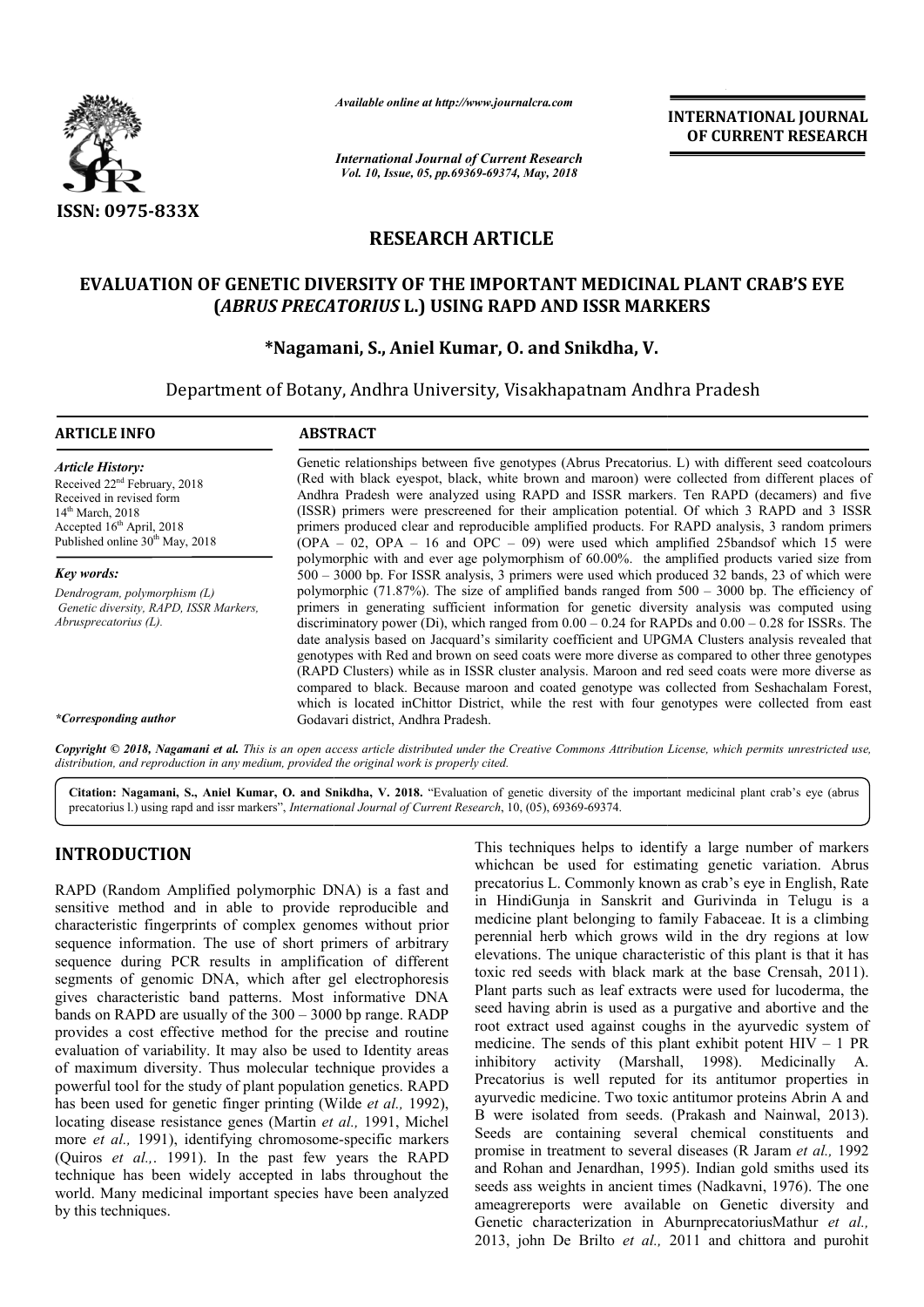2012). The present study has undertaken the genetic diversity potential diversity potential of RAPD and ISSR markers among 5 genotypes of Abrusprecatorius (L)

### **MATERIALS AND METHODS**

Fresh leaves of five genotypes of AbrusPrecatorius (L) with different seed coat colours such as Red, with black spot, Black, White, Brown and Maroon were collected from the field grown plants at different geographical regions of Andhra Pradesh, India viz. Rampachodavaram (Red and Black spots) Addathegala (white), Maredumilli (Black) in East Godavari District and in Seshachalam Forest in Chittoor District (Brown and Maroon seeds genotypes) for the investigation of genetic diversity of the AbrusPrecatorius (L).

**Isolation of genomic DNA:** Fresh, young and disease free leaves of five genotypes of Abrusprecatorius (L) were collected and immediately kept in ice to reduce the nuclease activity. It was bought to the laboratory weighed (2 grams each) and frozen in liquid nitrogen and stored 70°C till further use. Genomic DNA was isolated by following the protocol (Doyle and Doyle, 1990) with little modifications. Two grams of fresh and young leaf samples was grinded with 2% insoluble PVPP to make a fine powder in a cold mortar and pestle with repeated addition of liquid nitrogen. Thawing was avoided to a 50 ml centrifuge tube containing 10 ml of pre-warmed  $(60^{\circ}C)$ 2% (TAB-DNA extraction buffer (10% CTAB; 4M Nacl ; 0.5M EDTA, PH8; 1M Tris-Hcl, PH 8; 2% β-merciptoethanol) and was mixed vigorously. The mixture was incubated in a water bath for one hour at 65°C with intermittent gentle shaking. After incubation, the mixture was cooled to room temperature and emulsified with an equal volume of phenol:chloroform: Iso amylalcohol (25:24:1) and was gently mixed. Then it was centrifuged at 10,000 rpm for 20 min in a cooling centrifuge (C-24B1, Remi) at room temperature. The upper aqueous phase was pipette out with the help of a micropipette into another 50 ml centrifuge tube and mixed with 2.5 volume of pre-chilled dehydrated ethanol. After quick inversion, DNA, like a mass of certain threads was precipitated. The precipitated nucleic acid was spooled out with a bend glass Pasteur pipette, washed twice with 70% ethanol, stored in a 1.5 ml microcentrifuge tube and dried. The dried DNA was dissolved in an excess amount of  $T_{10} E_1$  buffer (Tris.cl 10 mmol, EDTA 1 mmol with PH 8).

#### **Purification of genomic DNA**

The dissolved DNA was impure with proteins, RNA and phenolic in some cases so the crude DNA was purified and RNA was removed. The RNA was removed by giving RNase treatment. For 1 ml of crude DNA solution, 60 mg of RNase A was added, and the solution was incubated with continuous shakingin a water bath and an equal volume of phenol: chloroform: Isoamyl alcohol (25:24:1) wasadded and gently mixed thoroughly. The solution was then centrifuged in cooling centrifuge at  $10,000$  rpm for 20 min at  $20^{\circ}$ C and the upper aqueous phase was pipette out. It was again washed with chloroform: Isoamyl alcohol (24:1) twice and centrifuged at 10,000 rpm for 20 min at room temperature. The upper aqueous phase was separated after centrifugation and mixed with  $1/10^{th}$ volume of 3m sodium acetate (PH 4.8). DNA was precipitated by adding 2.5 volume of chilled absolute ethanol and pelleted by spinning. The pellet was washed twice with

70% ethanol, carefully and dried under vacum. The dried DNA was dissolved in minimum amount of  $T_{10}$  E<sub>1</sub> buffer (PH.8)

**Test for quality and quantity of the purified DNA:** The quality and quantity of DNA were measured by UV-VIS spectrophotometer (Model evolution 220, Thermo Fisher Scientific). The total DNA quantity was measured by taking the absorbance at 260 nm wavelength and the quality of the DNA was confirmed from the absorbance ratio at 260 nm and 280 nm. It was reported that if the ratio is about 1.8 to 2.0 then the quality as well as the quantity of DNA, the DNA was loaded in 0.8% agarose gelalongside diluted uncutlambda DNA as standard and electrophoresed. It was observed that the DNA from all the samples was very good in quality. After quantification, the DNA was diluted with  $T_{10}E_1$  buffer to a working concentration of 25 mg/ml for RAPD and ISSR analysis.

**RAPD and ISSR amplification:** Two types of polymerase chain reaction (PCR) based molecular techniques namely RAPD and ISSR were utilized for the present study.

**RAPD Amplification:** PCR amplification (Williams *et al.,* 1990) was performed with arbitrary decamer primers obtained from operon technologists, Alamed a USA (Table1). Amplification were performed in 25 ml reaction volumes containing 2.5 ml of 10 x ass=4 buffer (100 mr Tris-Cl; PH 8.3, 500 mrKcl, 15 mre rgcl<sub>2</sub>), 02 mr of each dNTPs (dATP, dCTP, dGTP and dTTP ), 5 pg of primer, 1.0 unit of Taq DNA polymerase and 30 mg template DNA. The amplification reaction was carried out in a DNA Thermal Cycler (Eppendorf AG, Hamburg, Germany) programmed for 43 cycles using the following amplification profile: initial denaturation of template DNA at 94°C for 5 minutes followed by 43 amplification cycles of denaturation at 92°C for 1 minute primer annealing at  $37^{\circ}$ C for 1 minute and elongation at  $72^{\circ}$ C for 2 minutes followed by a final extension step at  $72^{\circ}$  C for 7 minutes. After completion of amplification, PCR product was resolved on 1.5% agarosegel in 1x TAE buffer by electrophoresis at 120V for 1h and 20 minutes then visualized with under the UV light and photographed in a gel documentation system (Syngene, UK). The sizes of the amplicons were determined by comparing them with the 100 bp ladders (Ferments, USA). The entire process was repeated atleast twice to confirm the reproducibility.

**ISSR amplification:** A total of five ISSR primers were used for the analysis (Table1). PCR amplification was performed with minor modifications (Zeitkiewiez *et al.,* 1994). ISSR amplification reactions were carried out in 25 ml reaction volumes containing 2.5 ml of 10 x assay buffer (100 mr Tris.cl; PH 8.3, 500 mr KCP, 15 mr rgcl2), 0.2 mr of each dNTPs (dATP, dCTP, dGTP, and dTTP), 5 pg of primer, 1.0 unit of Taq DNA polymerase and 25 mg template DNA. The amplification reaction was carried out in a DNA Thermal Cycler (Eppendorf AG, Hamburg, Germany) programmed for 43 cycles using the following amplification profile : initial denaturation of template DNA at 94°C for 5 minutes followed by 43 amplification cycles of denaturation at 92°C for 1 minute primer annealing at 50-56°C (ISSR) for 1 minute and elongation at  $72^{\circ}$ C for 2 minutes followed by a final extension step at 72°C for 7 minutes. The amplified products were electrophoresed at 120V on a 1.5% agarosegel in 1 x TAE buffer using 100 bp ladder (Fermentas, USA) as the molecular weight standard.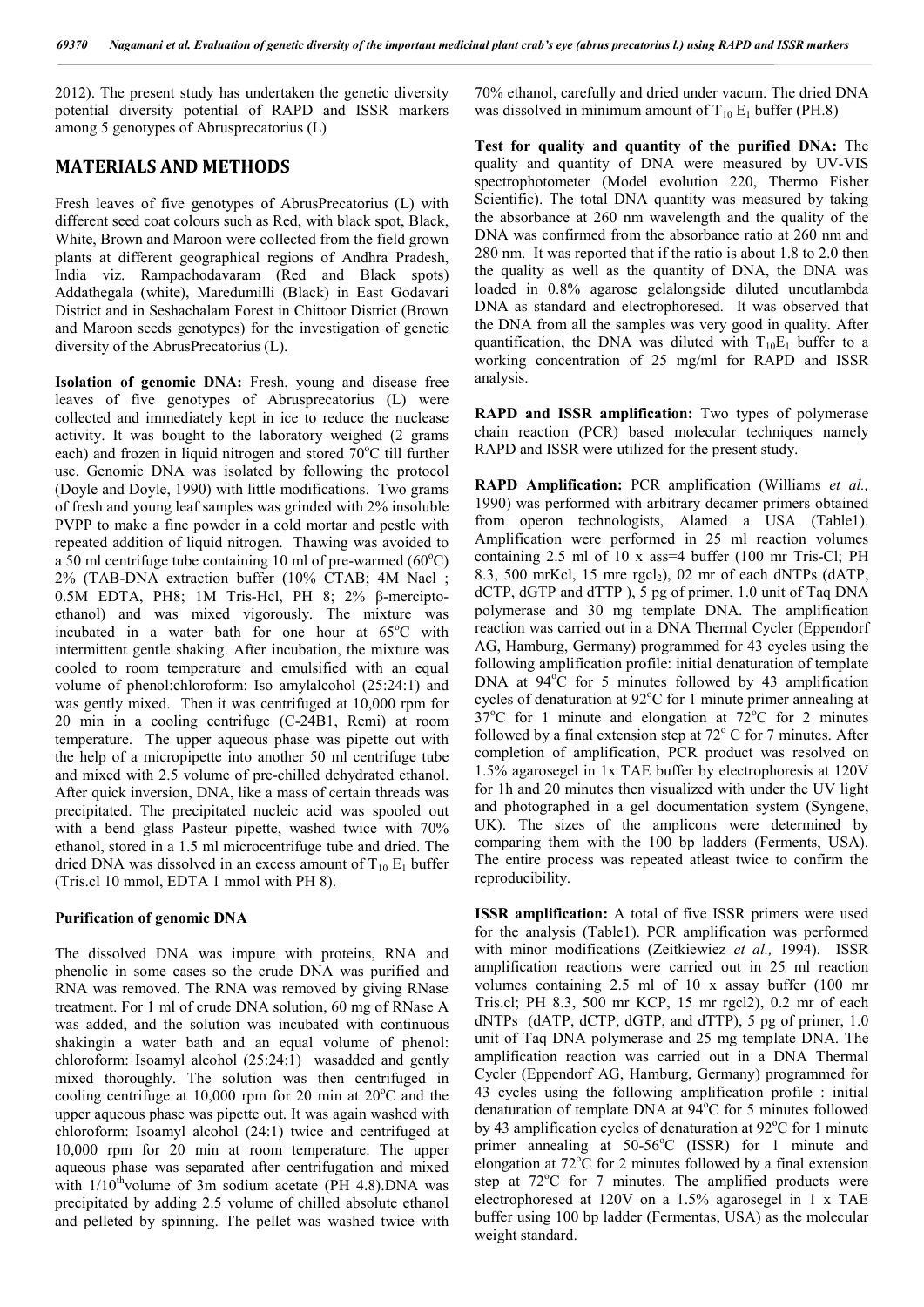**Data Scoring:** The data were scored as '1' band presence and '0' for absence for each primer genotype combination for RAPD and ISSSR analysis. All bands (monomorphic and polymorphic) were considered to avoid under/over estimation of the genetic diversity (Gneradi et al 1998). The data were used as discrete variables in a binary matrix. The data was analyzed using NTSYS software package (Rohlf, 1997). The SIMQUALprogramme was used to calculate Jaccord's coefficient (Jaccord, 1908). The clustering was done using Sequential Agglomerative Heirachial Nested Clustering (SAHN) routine and a dendrogram constructed using UPGMA (Sneath and S.OKal 1973) with NTSYS package.

### **RESULTS**

**RAPD analysis:** From 10 random decamere oligonucleotide primers three primers were selected OPA-02, OPA-16, and OPC-09 were amplified. All the five genotypes of AbrusPrecatorius L. each in triplicates was used which produced distinct reproducible amplicons. The DNA profiles as obtained by RAPO markers were represented in Table 2 (Fig.1).

pattern and amplification with different primers and genotype of A. precotorius on presented in Table  $-2$ .

**ISSR analysis:** Out of 5 primers 3 primers resulted in the amplification of 32 fragments. The ISSR banding pattern in five genotypes is represented in table-2. The primer (AG)8C produced maximum number of bounds (13) while primer (AC)8C (10) and (AC)8G-9 produced minimum number of bands (9). The bands were amplified the range of 500-3000 bp and no unique bands were formed. From 32 bands amplified 23 were polymorphic on 9 were monomorphic in nature. Among these ISSR primers the highest percentage of polymorphism (80%) was recorded with primer ISSR-3 (AC) 8C and minimum percentage of polymorphism was encountered (55.56%) with primer ISSR-1 (AC) 8G. Details of ISSR banding. The two types of markers (RAPD and ISSR) were employed for essessment of genetic similarity among 5 genotypes of Abrusprecatorius L. A total of 57 bands were amplified with the entire marker out of which 38 were polymorphic and rest 19 were monomorphic (table-2) All the samples were correlated with each other with an average similarity of a 24 which ranged between 0.24 to 0.00.

**Table 1. Sequence information of RAPD and ISSR oligonucleotide primers used for amplications and polymorphism study in 5 genotypes of Abrusprecatorius L**

| S.No.          | RAPD & ISSR Primer, Code | Primer sequence $51$ to $31$  |
|----------------|--------------------------|-------------------------------|
|                | <b>RAPD</b>              |                               |
| 1              | $OPA - 02$               | TGCCGAGCTG                    |
| $\overline{c}$ | $OPA - 10$               | GTGATCGCAG                    |
| 3              | $OPA - 14$               | TCTGTGCTGG                    |
| $\overline{4}$ | $OPA - 16$               | AGCCAGCGAA                    |
| 5              | $OPA - 20$               | GTTGCGATCC                    |
| 6              | $OPC - 05$               | GATGACCGCC                    |
| $\overline{7}$ | $OPC - 09$               | <b>CTCACCGTCC</b>             |
| 8              | $OPC - 11$               | AAAGCTGCGG                    |
| 9              | $OPC - 14$               | TGCGTGCTTG                    |
| 10             | $OPC - 20$               | <b>ACTTCGCCAC</b>             |
|                | <b>ISSR</b>              |                               |
| 11             | $ISSR - 1$               | $5^1$ (AC) 8 G – $3^1$        |
| 12             | $ISSR - 2$               | $5^1$ (AC) 8 T – $3^1$        |
| 13             | $ISSR - 3$               | $5^1$ (AC) 8 C – $3^1$        |
| 14             | $ISSR - 4$               | $5^1$ (AC) 8 C-3 <sup>1</sup> |
| 15             | $ISSR-5$                 | $(AC)$ 8 T – 3 <sup>1</sup>   |

**Table 2. Details of primers and banding pattern of RAPD and ISSR analysis in 5 genotypes of Abrusprecatorius L.**

| Primer      | Nucleotide sequence    | Range of amplificous<br>(in dp) | Total No.<br>of Bands | No. of polymorphic<br>bands | No. of monomorphic<br>bands | Percentage<br>of<br>polymorphism. E |
|-------------|------------------------|---------------------------------|-----------------------|-----------------------------|-----------------------------|-------------------------------------|
| <b>RAPD</b> |                        |                                 |                       |                             |                             |                                     |
| $OPA-02$    | <b>TGCCGAGCTG</b>      | 100-1500                        | 11                    | 6                           |                             | 54.54                               |
| $OPA-16$    | AGCCAGCGAA             | 100-1000                        | 8                     |                             |                             | 62.50                               |
| $OPC=09$    | <b>CTCACCGTCC</b>      | 400-2000                        | 6                     | 6                           |                             | 66.67                               |
| Total       |                        |                                 | 25                    | 15                          | 10                          | 60.00                               |
| <b>ISSR</b> |                        |                                 |                       |                             |                             |                                     |
| $ISSR - 1$  | $5^1$ (AC) 8 G – $3^1$ | 100-2500                        | 9                     |                             |                             | 55.56                               |
| $ISSR -3$   | $5^1$ (AC) 8 G – $3^1$ | 100-2000                        | 10                    | 8                           |                             | 80.0                                |
| $ISSR-4$    | $5^1$ (AG) 8 G – $3^1$ | 300-1000                        | 13                    | 10                          |                             | 76.92                               |
| Total       |                        |                                 | 32                    | 23                          |                             | 71.87                               |

A total of 25 bands were amplified, 15 of which were found to be polymorphic and 10 were monomorphic nature. The highest number of bands (11) were amplified with primer OPA-02 (500-3000 bp) and lowest number of band (6) was amplified with primed OPC-09 (500-3000 bp). No unique bands were found will all the primers. Average number of bands per primer was found to be 8.33. The highest percentage of polymorphim (66.67%) were recorded with primer OPC-09 and the lowest percentage of polmorphysm (54.54%) was observed with primer OPA-02. The details of RAPD banding

The dendrogram constructed using jaccard's similarity coefficient, separated the five genotypes into two major custers (RAPD) cluster I with four genotypes and cluster II with one genotype at similarity coefficient of 0.24 (Fig 8). Similarly, the didrogram constructed with Jaccord's similarity coefficient separated the five genotypes into three major clusters (ISSR) cluster I with three genotypes and rest of cluster II and III. One each genotype at similarity coefficient of 0.26 (Fig 8). The similarity ranged from  $0.00 - 0.26$  respectively. Among the five genotypes maroon coloured seed type is more distinct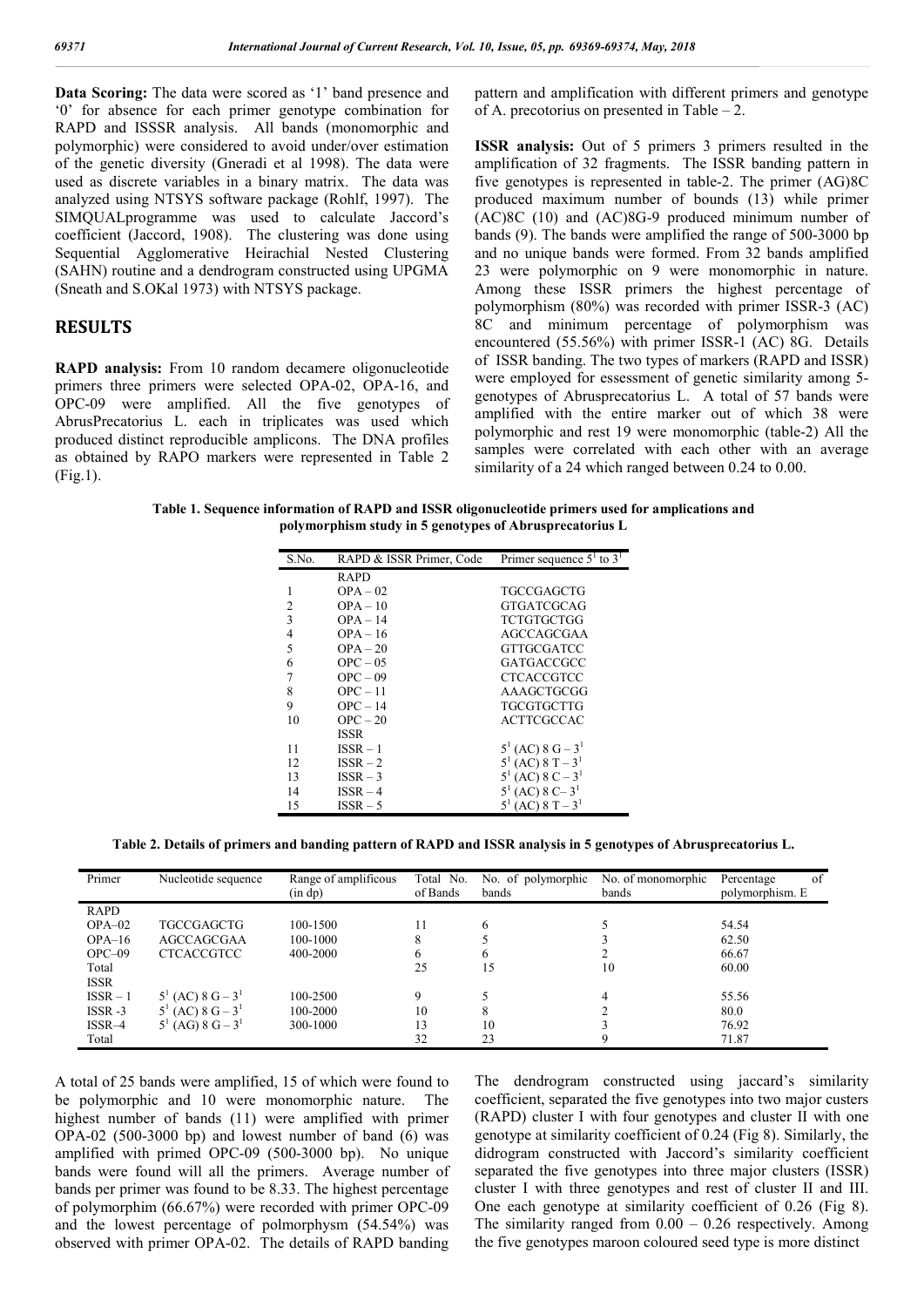

**Figure 1. Figure showing agarose gel images of RAPD and ISSR markers. Lane M-1000bp markers; Lane 1-red black;Lane2 black;Lane 3-White;Lane 4-brown; Lane 5-maroon**

**Figure-1 Amplication products from all the five genotypes of Abrusprecatorius L. with OPA 02 (RAPD primer)**

**Figure 2 Amplication products from all the five genotypes of Abrusprecatorius L**

**With OPA-16(RAPD primer)**

**Figure 3 Amplication products from all the five genotypes of Abrusprectorius L**

**With OPC-09(RAPD primer)**

**Figure 4 Amplication products from all the five genotypes of A.prectoriusL.with ISSR-1primer Figure -5 Amplication products from all the five genotypes of A. prectorius L with ISSR-3 primer Figure -6 Amplication products from all the five genotypes of A.prectorius L with ISSR-4 primer**







**Figure 8. Dendrogram for five genotypes using UPGMA cluster analysis based on ISSR markers**

because this was collected from Seshachalam which is distenty geographical region. Dispute the great and similar discriminating power of both markers, some differences between the two could be detected 1) discriminating power volues lower for RAPDs then ISSRs and 2) higher number of total, polymorphic and discriminant fragments ISSRs then RAPDs. Although further investigations need to be made to confirm this observation, comparatively low polymorphism and less reproducibility of RAPD in the present study indicate ISSR as marker of the choice.

### **DISCUSSION**

The effective conservation and utilization of plant genetic resources requires thorough characterization of genetic structure. Because of its ability to distinguish genotypes at the DNA level, molecular marker analysis is considered the most reliable method for this characterization. Several molecular marker-based methods (RAPD, AFLP, SSR and ISSR etc) On currently in use and allow genotypes to be clustered according to their genetic relationships (Hu *et al.,* 2005; Ojaghi and Akhundova, 2010; Evo3 Poyraz *et al.,* 2012). Combined use of several marker types enables coverage of different parts of the genome and provides more informative data then the use of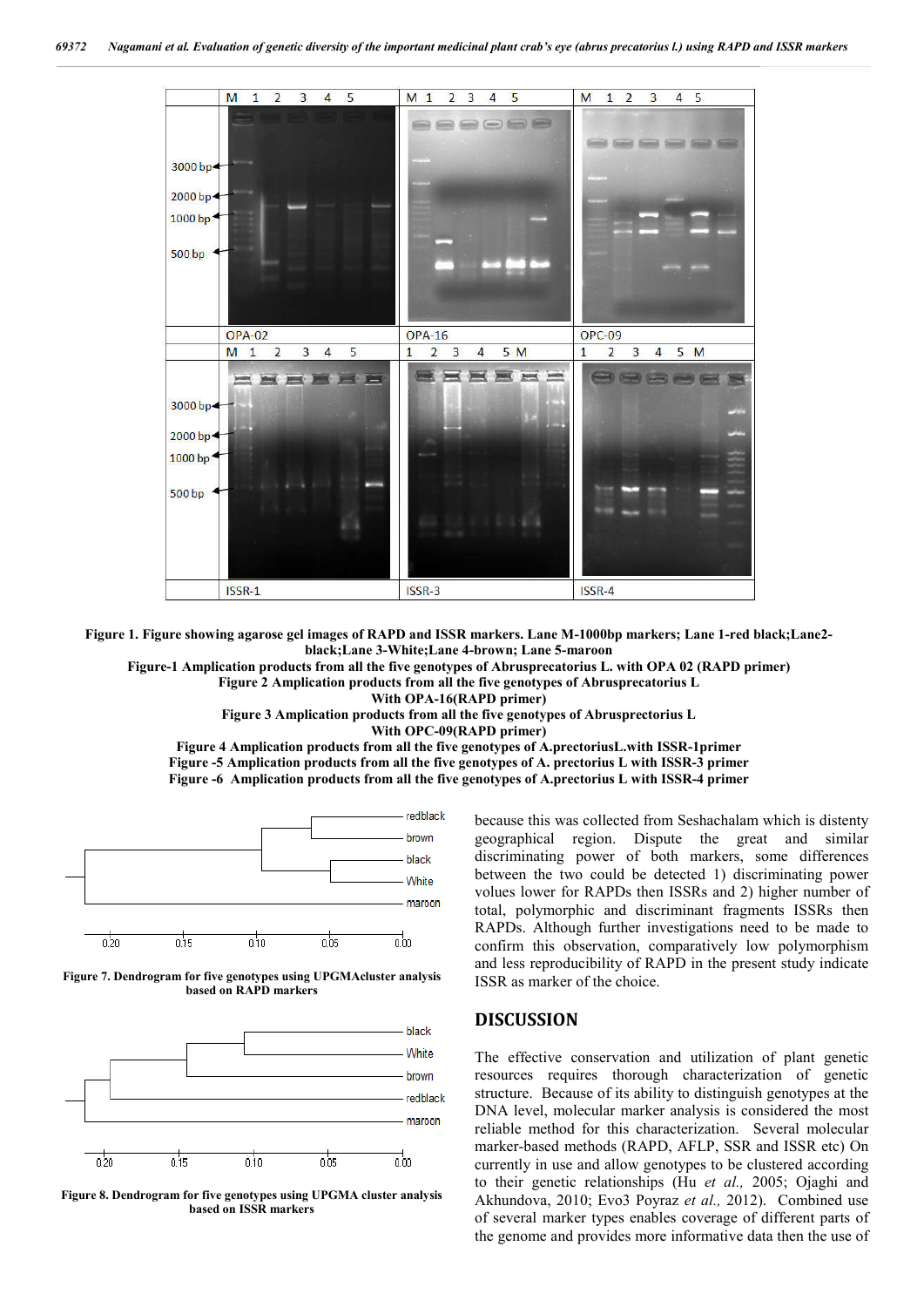individual markers alone (Josich *et al.,* 2008; Kumar *et al.,* 2009). In the present investigation, 2 PCR techniques (RAPD and ISSR) were used to construct genetic profiles for and compare the genetic diversity of 5 genotypes of Abrus Precatorius L. of diverse origin. The RAPD and ISSR primers produced a highly variable number of amplified fragments. The 3 RAPD primers produced a total of 25 reliable fragments and the 3 ISSR primers produced 32 fragments. Neverthless the level of polymorphism reveded by ISSR markers (71.87%) was slightly higher then that with RAPD primers (60.00%). This may be ducts the highly polymorphic and abundant nature of ISSR markers that results from slippage in DNA replication Similar results were also reported by rather *et al.,* (2013) for Abrusprecatorius L. 0.5 by Srivastava *et al* (2007) for Beta Vulgaris. L. were able to obtain a high polymorphism rate (71.87%) using only 3 – ISSR primers in five Abrusprecatorius L. Genotypes. Different markers might reveal different classes of variation and these may correlate with the genome fractions surveyed by each kind of marker and their distribution through out the genome.

The dendrogram separations Abrus accessions into different clusters. In RAPD cluster analysis, all the accessions formed two clusters. I and II. At 24% similarity (Fig.7) cluster I was the largest cluster containing 4 accessions. While the cluster II contained only accession. Genotypes with maroon and red with black eye redcoat were found to be more diverse as compared to genotype with red and coat. Red and coat with block eye genotypes were the most closely related with highest similarity index. This may be the maroon red coat genotype was collected from seshachdemforest, from chiltor district which for distant other genotypes. Which on collected from east Godavari district. The dendrogrend separated Abrus Accessions into different clusters. In ISSR cluster analysis, all the accessions formed three clusters. I, II and III at 0.28% similarity (Fig 8). Cluster I was the largest cluster containing 3 accessions while the cluster II and III contained one each accession. Genotypes with maroon and black red coat. Black red coat colored genotypes were the most closely related with highest similarity index with Black, white and brown and coolidcolours. Cluster II with red and coat with black eye slightly diverse to others 3 types. Similarly cluster III containing maroon red coat colures, closely with highest similarity index. This may be again the maroon redcoat genotype was collected from seshachalam forest. In the present study, RAPD and ISSR profile, indicated very low degree of genetic variability which might occur due to several visions similar results were also repo lid in macohopsis (Sulaimanetal, 1996). Padicluaris furbished (Jayaram and prasad, 2008). Low genetic variation has been reporlid to be due to their reproductive stratifies, such as selling and vegetative propagation. The analysis of polymorphic bonds could prove highly useful in identification of trait linked genes in the genotype determining and coat colures.

#### **Conclusion**

Both RAPD and ISSR markers showed genetic variability and on found to be powerful tools for estimating genetic similarities and diversity in the studied Abrus genotypes. The genetic relationships presented among the genotypes on helpful for future breeding programs through selection of genetically diverse parents. This study confirm the suitability of RAPD and ISSR markers on reliable, simple, easy to handle and elephant tool in molecular diagnosis of different

accusations available in the germplasm collections Accurate estimates of diversity on a prerequisite for optimizing sampling strategies and for conserving genetic resolvers. Hence the maroon colored seed genotypes conversed as genetically diverse parent for future hybridization program. Currently, it is also proved that the entries that were found to be similar in taxonomical classification based on morphological characters do have divergence at DNA level. The RAPD and ISSR profiles display vast genetic variation indicative of the evolving nature of the taxa.

#### **Acknowledgements**

One of the authors (Dr. O. Aniel Kumar) is great full thanks to the UGC SAP CASI for providing financial assistance.

## **REFERENCES**

- Doyle, I J and I.I. Doyle 1990. Arapid DNA isolation procedure for small quantities of fresh leaf tissue. Phytochem Bull 19:11-15.
- ErozPoyraz, 1, Sozen, E, Ataslar. E, and I. Poyraz. 2012. Determination of genetic relationships among velezia L (Cargo phyllaceae) species using RAPD markers Turk J. Biol 36: 293-302
- Gheravdi, M, Mangin, B, Goffinet, B, Bonnet, D and T. Hug net 1998. A method to measure genetic distance between allo of gamous populations of alfalfa (Medica900 sativa) using RAPD molecular markers Theor, Appl. Genet 98:  $406 - 412$ .
- Hu D, Zang, Z, Zang, D Zang, Q and J. Li 2005. Genetic relationship of ornamental peach determined using AFLP markers Hort. Science 40:1782-1786.
- Jaccard, P 1908 Nouvelles Recherchessurla distribution florale. Bulletin soc vaud. Sci.Nat 44: 223 – 270.
- Jayaram K and MNV Prasad 2008 Genetic diversity in Oroxylumindicum (L) vent (Bignoniaceal), a vulnerable medicinal plant by random amplified polymorphic DNA marker. Afr. J. Biotechnol 7:254-262.
- Josiah CC, George, DO, Eleazae, OM and W.F. Nyamu 2008 Genetic diversity in Kenyan populations of Acacia Senegal (L) Willd revealed by combined RAPD and ISSR markers, Afr. J. Biotechnol 7:2333-2340.
- Kumar, M. Mishra, G.P. Singh, R.Kumar, J. Naik PK and SB Singh 2009 Correspondence of ISSR and RAPD markers for comparative analysis of genetic diversity among different apricot genotypes from cold and deserts of trans – Himalayas. Physiol mol. Biol. Plant 15: 225-235.
- Marshall, N.T. 1998. Searching for a Cure; conservation of medical wildlife resources in East and Southern Africa. Traffic intimation Cambridge prakash, V and A Nainwal 2013. Enhancement of germination in AbrusPrecatorius L. Seeds by specific pre-sowing treatments int. I conservation sci 4(2); 237-242.
- Martin, G.B. willioms, J.G.K. and S.D Tanksley 1991. Rapid identification of markers linked to a pseudomonas resistance gene in tomato by using random primers and near is organic lines. Proc Not. Acad. Sci USA 88: 2336- 2340 3.
- Mathur, P, Habibi, N, Chiltora, Mand S.D. Purohit 2013. Molecular analysis of variability among genotypes of AbrusPrecatorius with different seed coat colours using RAPD and ISSR Makers Ind. Jour of Biotechnology 12: 273-276.